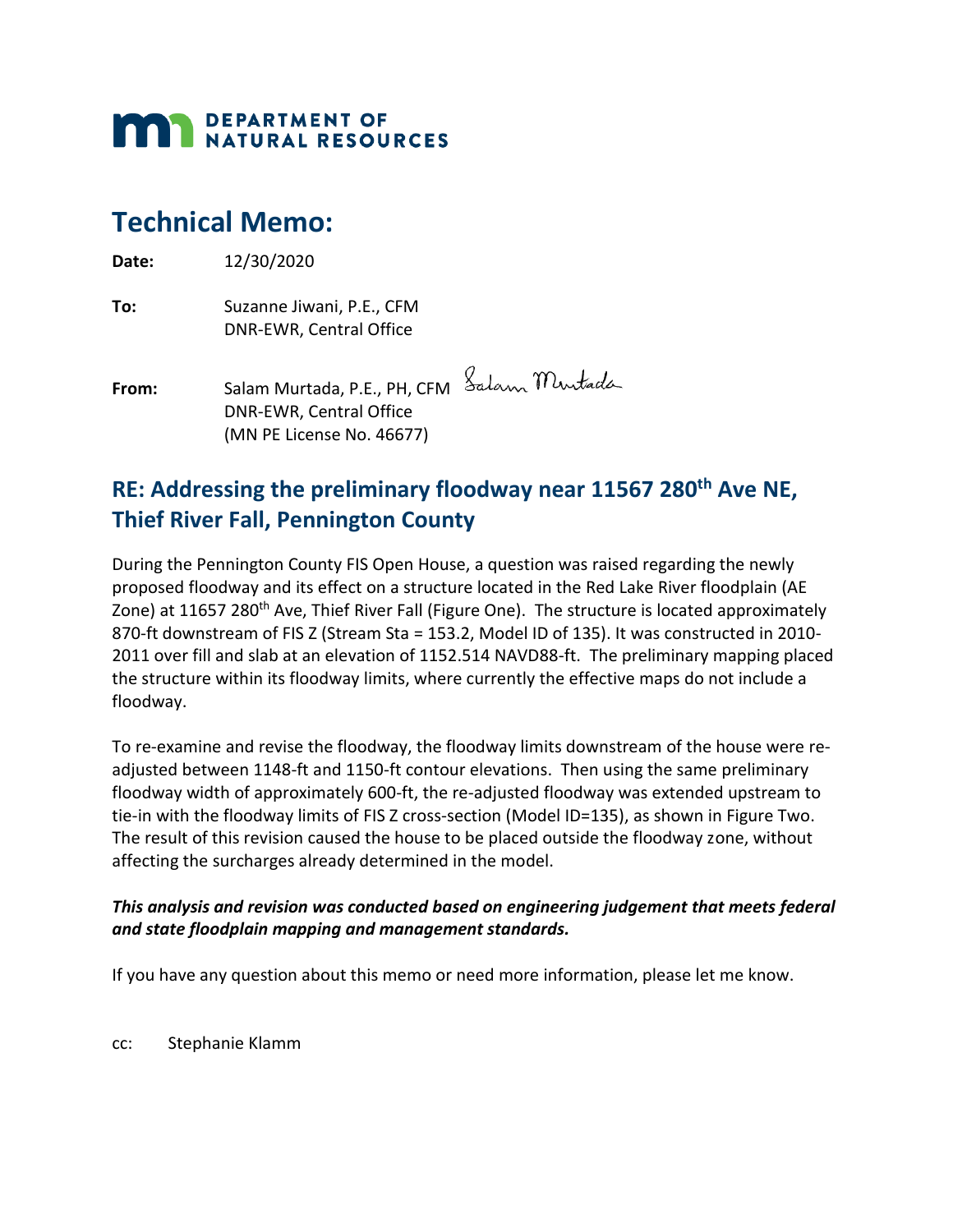

Figure One: Location of floodway revision